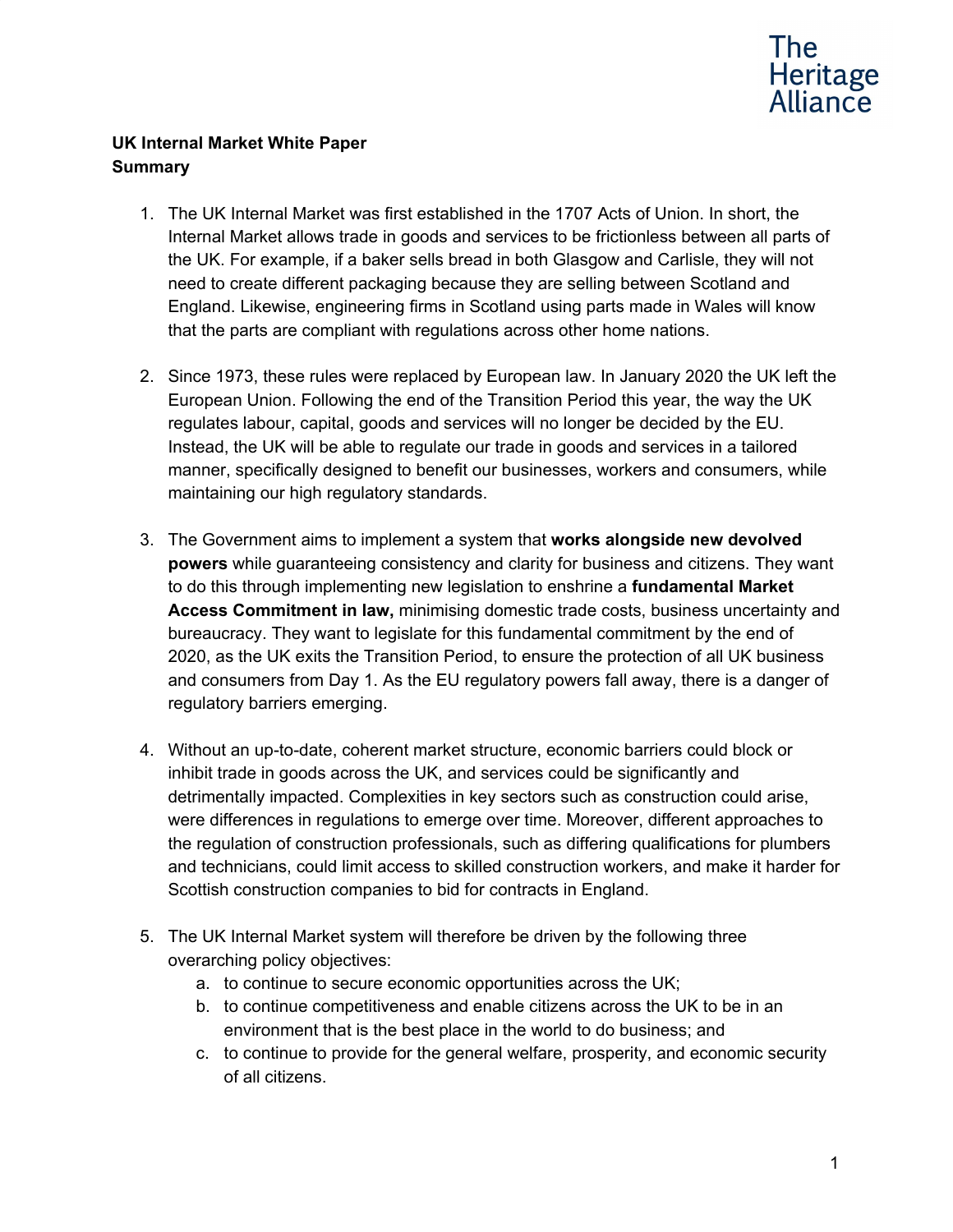

6. The Government will seek to introduce new legislation that will commit to free access for all citizens and businesses in economic activity across the UK. This will ensure continued market access across the UK, delivered through the principles of **mutual recognition** and **non-discrimination.**

## **Mutual Recognition and Non-Discriminiation**

- 7. **The fundamental aim of all mutual recognition systems is to ensure that compliance with regulation in any one territory is recognised as compliance in the other(s).** For example, if a good produced in Scotland, and adhering to the Scottish labelling regulations, can be placed on the Scottish market, it can also be placed on the English and Welsh markets without the additional need to comply with English or Welsh requirements.
- 8. Mutual recognition will not, however, be appropriate or possible in all areas. Within a mutual recognition system there will be "exclusions". These will refer to areas outside scope when the system comes into force. This has been a feature of the UK Internal Market since 1707 (such as legal systems). Any exclusions will need to be agreed at the outset and will not generally be expected to change. If the UK Government or a devolved administration introduces regulation that falls within an exclusion, then the mutual recognition system will not apply, such as in taxation and spending, existing reserved areas, or social policies with little Internal Market impact.
- 9. **The mutual recognition system will be combined with a non-discrimination principle**. This will protect businesses, workers and consumers from discrimination by ensuring that an authority must regulate in a way that avoids differential and unfavourable treatment to goods or services originating in another part of the UK to that afforded to its own goods or services. The focus of the nondiscrimination principle will be on ensuring that any discriminatory barriers are addressed (e.g. regulating against goods from a specified nation within the UK), while mutual recognition will aim to reduce the overall regulatory burden a business might face as a result of diversity in regulation affecting goods and services. **The Government's view is that direct discrimination should be prohibited; it is also seeking views on how to legislate for indirect discrimination.**

## **What is indirect discriminitation?**

10. The Government holds that it should also protect against instances where an economic operator is not directly discriminated against but is nevertheless treated in a substantially unfavourable way by another administration compared with local operators when operating in another part of the UK, and where for example, this is not justifiable on the grounds of a clearly stated policy objective.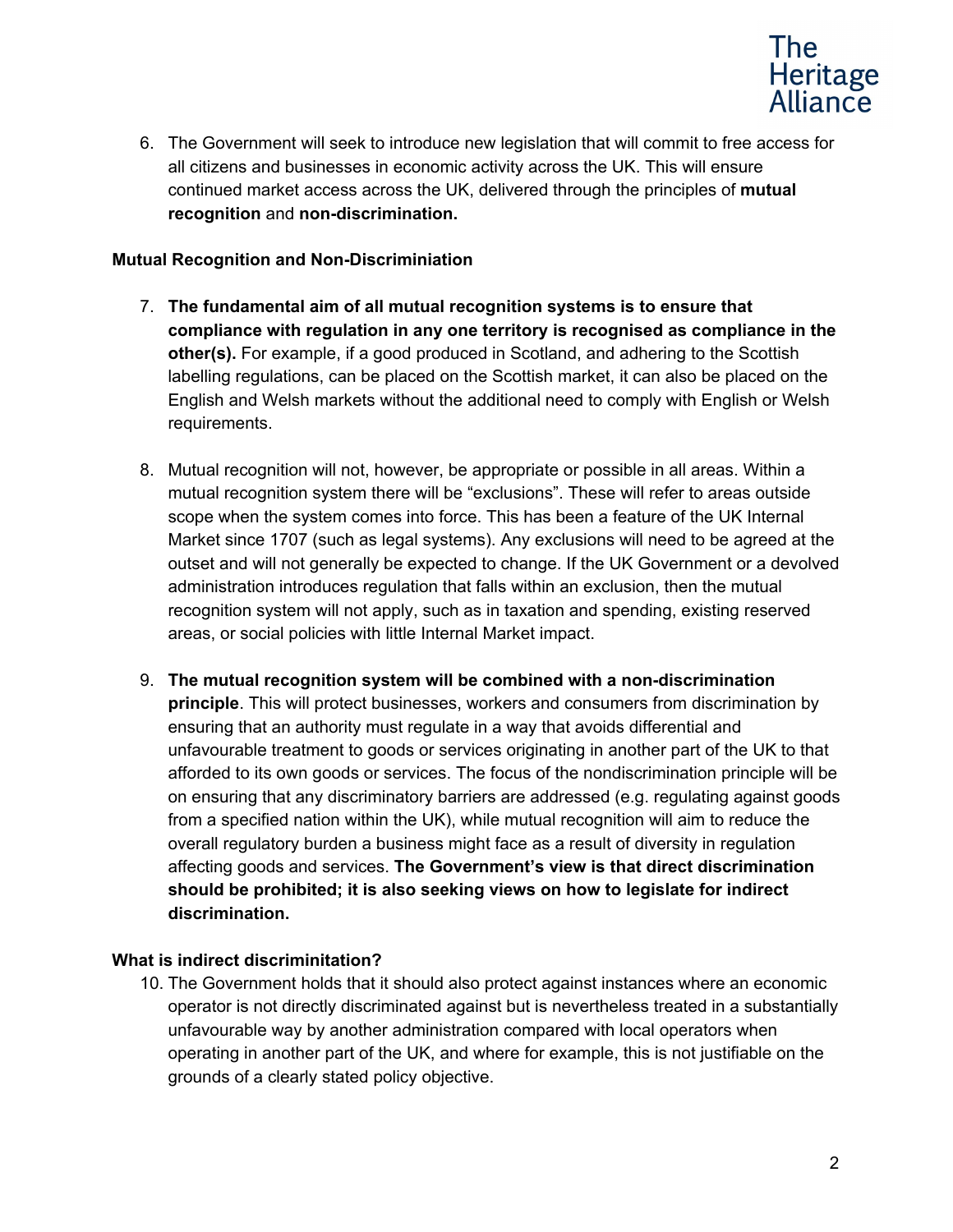

- 11. This obligation on administrations and regulators not to discriminate in a way that affects trade will provide an additional safeguard for the UK Internal Market in areas where mutual recognition is excluded. For example, if Wales specified that milk cannot be transported more than a certain distance which meant that in effect most milk from England, Scotland and Northern Ireland could not be sold in Wales, this could be viewed as a case of indirect discrimination. The Government therefore think that this kind of discrimination should be prohibited as it has equivalent effect to direct discrimination.
- 12. It will be necessary to decide whether indirect discrimination in this context should be prohibited at the outset in legislation as a justiciable right for business, or after a period of monitoring and assessment. Another option would be for this element of the non-discrimination principle to be given effect by other means, such as via robust administrative or intergovernmental processes.

**Consultation Question 1: Do you agree that the government should seek to mitigate against both 'direct' and 'indirect' discrimination in areas which affect the provision of goods and services?**

### **How mutual recognition and non-discrimination will combine**

- 13. Mutual recognition and non-discrimination will operate together to ensure both smooth and fair trade within the UK. For goods, a UK-specific mutual recognition principle will be introduced. Mutual recognition will be the default presumption but there are areas where mutual recognition will not be appropriate ("exclusions"). As set out before, there have always been areas out of scope of the UK Internal Market, such as the Scottish legal system. Mutual recognition is already provided for services under the Provision of Services Regulations 2009.
- 14. For both goods and services, these provisions will be supplemented by the nondiscrimination principle. For goods, non-discrimination will apply within certain excluded areas such as procurement. For services, the non-discrimination principle will contribute to preventing unnecessary barriers to service provision within the UK. For professional qualifications, a system will be introduced to ensure that professionals regulated in one part of the UK will be able to seek recognition of their qualifications in another, allowing them to provide services.
- 15. Some areas will be excluded from mutual recognition and non-discrimination. Exclusions will be defined from the outset in legislation and will not be expected to change. If the UK Government or a devolved administration introduces new regulation that falls within an exclusion, then the mutual recognition system will not apply to all or part of it as appropriate. The excluded categories will likely include: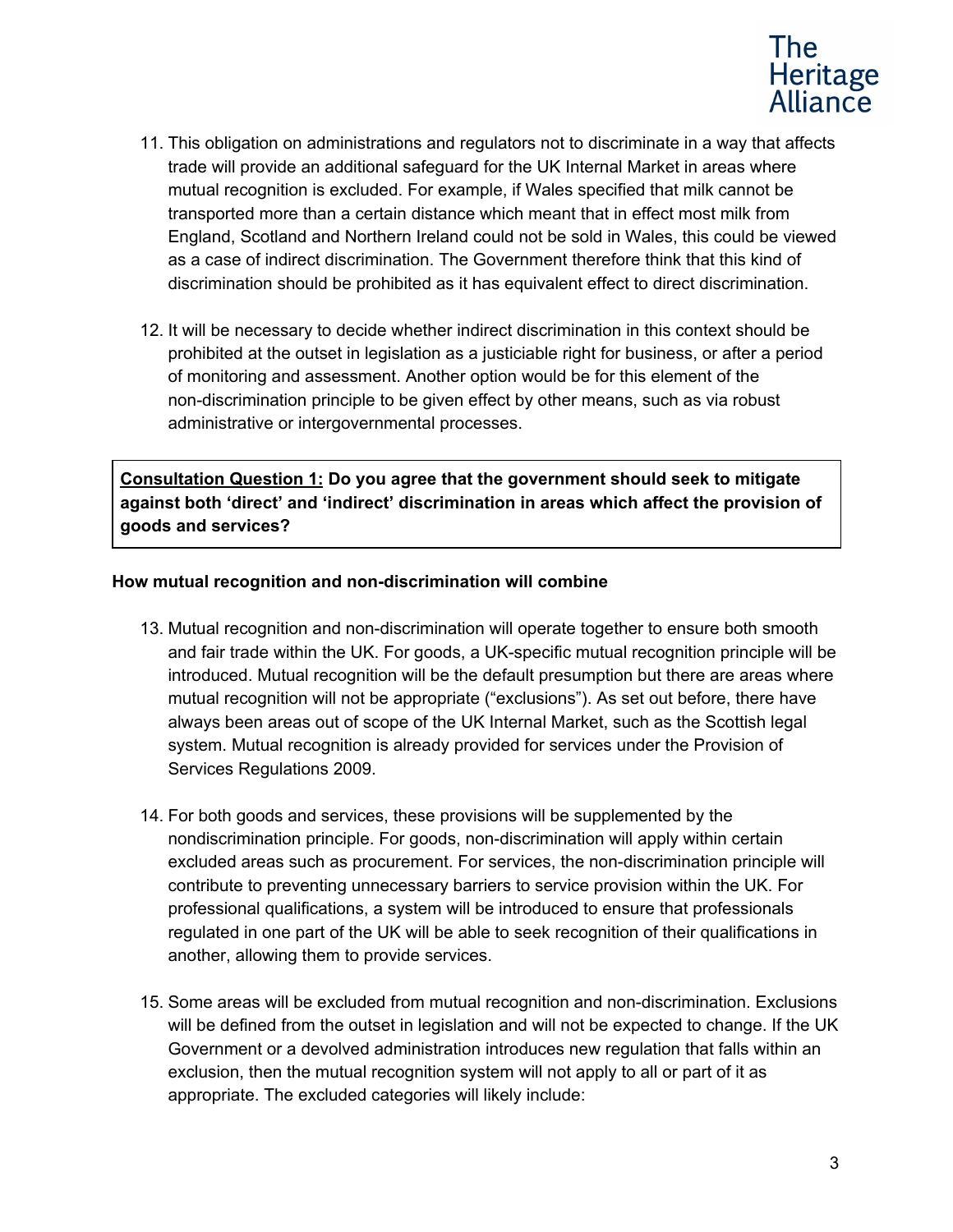

- a. UK Government regulation in reserved areas, existing regulatory differences (which remain unchanged), tax and fiscal matters, and the provision of goods and services by public authorities (market activity from economic operators and professional qualifications would be covered);
- b. regulation necessary to implement some international obligations.
- 16. The Government envisages that non-discrimination will apply to the ancillary areas of regulation which are not directly related to the lawful sale of goods, (i.e. requirements on transportation, disposal, or the manner of sale of goods); and is considering whether and to what extent it should apply to public procurement, in particular for above-threshold procurements. Stakeholders are invited to comment on the application of non-discrimination to public procurement. In addition, the Government is keen to obtain views on which other areas which have the potential to affect goods or services but are not covered by mutual recognition should also be covered by the principle of non-discrimination.

**Consultation Question 2: What areas do you think should be covered by non-discrimination but not mutual recognition?**

#### **Governance, independent advice and monitoring**

- 17. In order to ensure a well-functioning Internal Market, the Government intends to build on existing governance arrangements between the UK Government, devolved administrations and UK Parliament and the three devolved legislatures and that this should be transparent and beneficial to businesses, workers and consumers.
- 18. Governance arrangements will seek to build on the existing collaboration between the UK Government and devolved administrations. Arrangements will need to ensure that any existing dispute avoidance and resolution mechanisms can address potential disagreements on the Internal Market. This will also mean intergovernmental collaboration in communicating and resolving issues from stakeholders facing potential barriers to intra-UK trade.

#### **Independent functions in the Internal Market**

19. As the UK transitions from membership of the European Union and the close supervision that the European Commission applies to its own Single Market, it is not the Government's intention to replicate that institution within the UK Internal Market. However, the Government does recognise that there remains an important role in relation to the Internal Market for independently-delivered functions removed from its own political influence and that of the devolved administrations.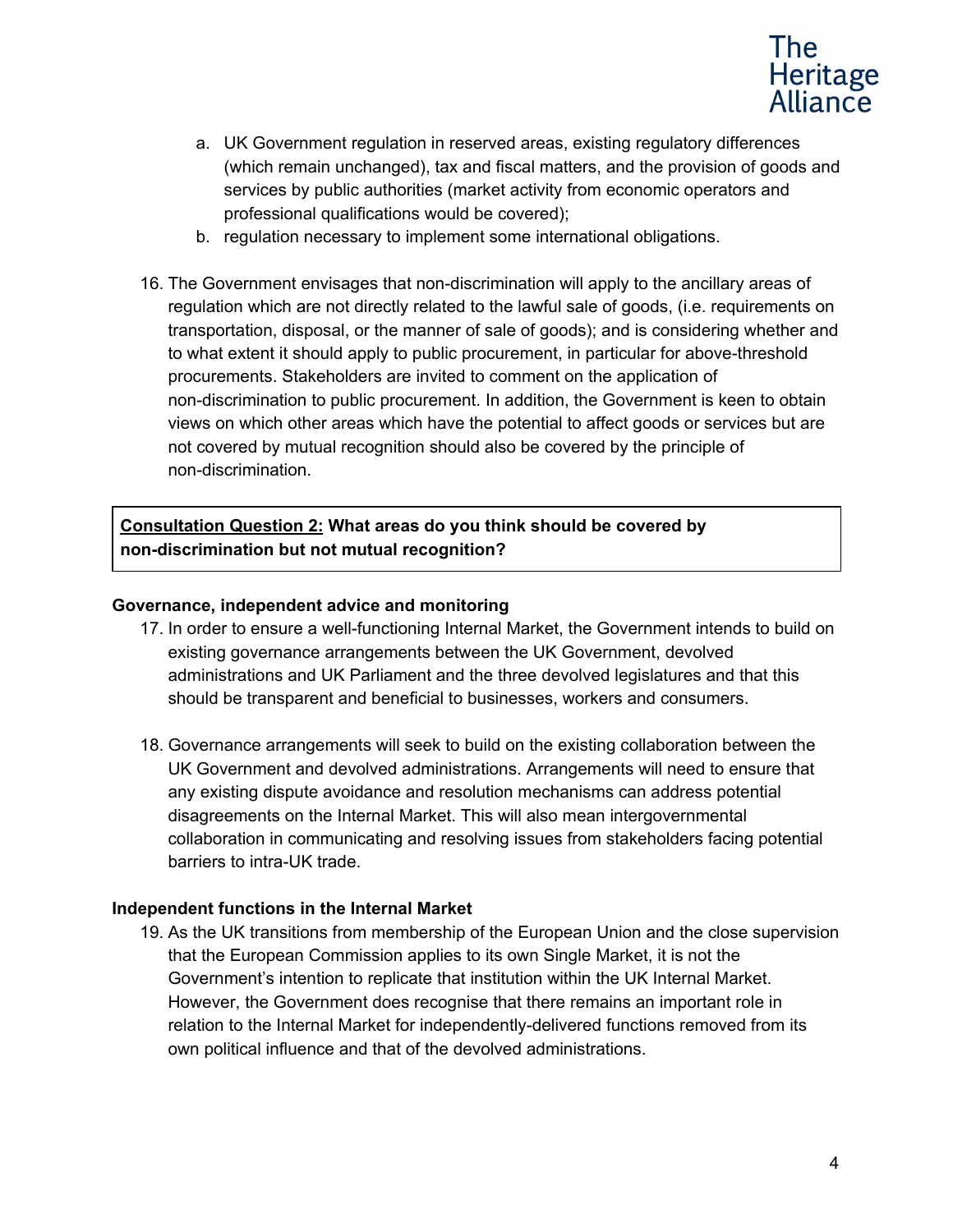

- 20. It is the Government's position that independent expert advice should be available on the potential impact of a proposal on the Internal Market, including to legislatures, rather than being isolated to individual administrations. As well as shaping the policy-making process and encouraging stakeholder input from across the UK, these assessments will contribute to a stronger evidence base both within and between administrations. Such assessments will cover not only local and community effects, but also cumulative and cross-UK supply chain implications.
- 21. In addition to providing necessary independent advice, the Government believes expert monitoring and updating of the health and growth of the UK's Internal Market will be vital. This monitoring will cover the 'health of the market', as well as adaptable reporting of economic trends across the UK Internal Market, including its impact on competition. This reporting will ensure that any cumulative difference in regulation is tracked over time.
- 22. The monitoring mechanism could see specific reporting into impacted sectors or UK regions and could also include local-level divergence within England, particularly in response to future English devolution. The functioning of the UK Internal Market architecture itself will also need to be reviewed at intervals to make sure legislation is still serving developments in the market and whether legal principles are being adhered to and utilised effectively by stakeholders.
- 23. Insights from external stakeholders will be gathered to support this function and outputs will be made available for businesses and consumers to consider and utilise. In this regard, the monitoring function could include the option for making recommendations about minimum standards.
- 24. **Independent monitoring and reporting will not generate any binding recommendations**, though monitoring could nevertheless explicitly note particularly distortive or discriminatory actions by any administration.
- 25. The views of business and consumers will be actively and systematically gathered on an independent basis, in part to support advice provided and monitoring. Stakeholders will be able to submit evidence of potential regulatory distortions through an online interface. An independent assessment of this evidence could support reporting on whether a regulatory measure was causing businesses significant costs more generally and discouraging intra-UK trade. This could include professionals who are facing barriers in having their qualifications recognised across the UK.
- 26. As detailed above, the Government intends to supplement the smooth operation of the Internal Market with two functions delivered independently: **monitoring** of the Internal Market and **business and consumer engagement.** The Government believes two of these functions are best housed in the same vehicle, in recognition of the mutually